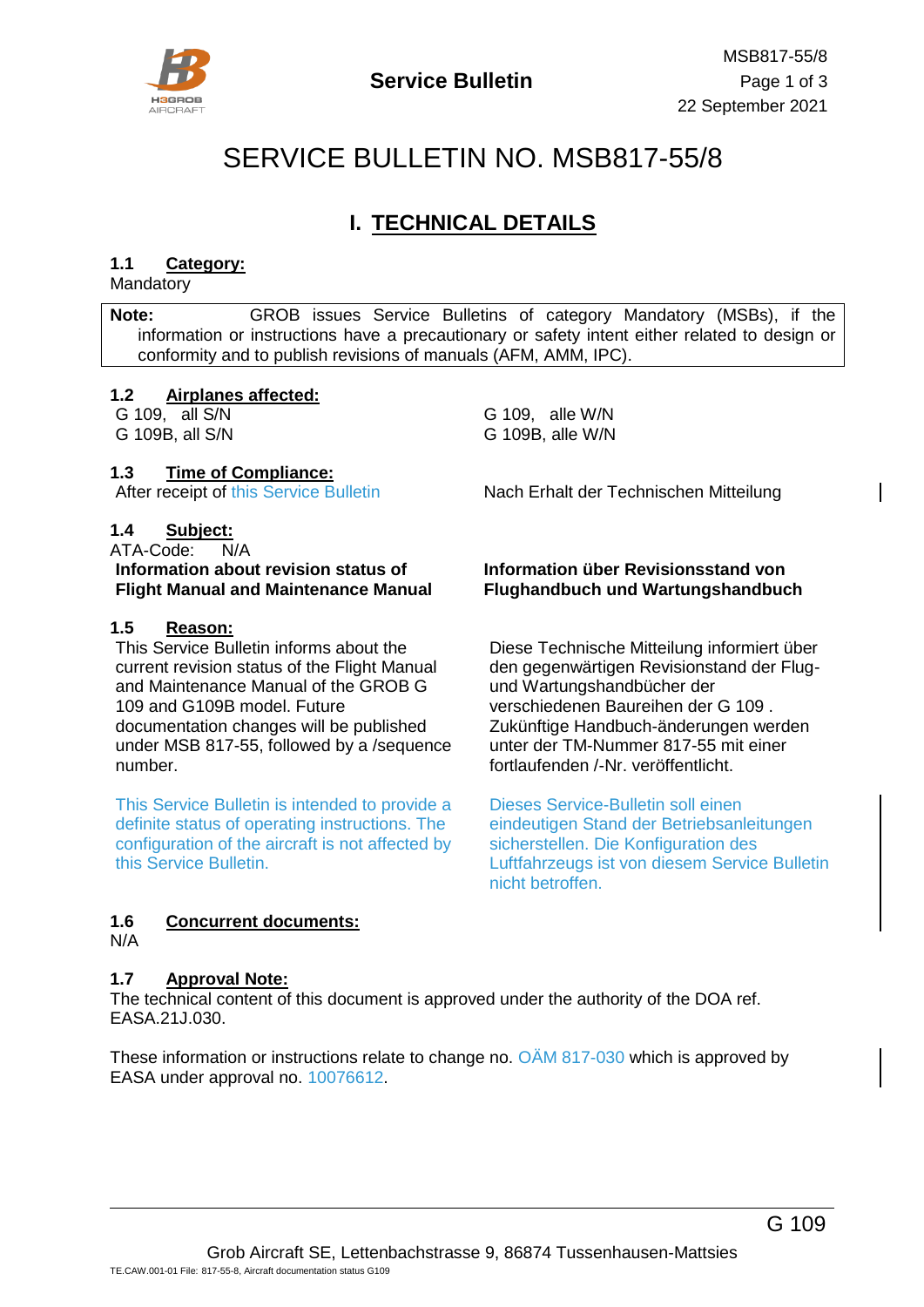

## **1.8 Accomplishment/ Instructions**

- 1.8.1 Check aircraft documentation for correct issue and revision status, refer to Table 1. Get new issue, revision or revised pages as soon as possible, if necessary.
- 1.8.2 Include latest approved revisions into the respective manual or replace superseded manual by latest approved version.

Flugzeughandbücher auf richtige Ausgabe und Revisionsstand prüfen, siehe Table 1. Bei Bedarf, neue Ausgabe, Revision oder Revisionsseiten schnellstmöglich besorgen.

Neueste zugelassene Revision in das entsprechende Handbuch einarbeiten oder veraltetes Handbuch durch neueste Version ersetzen.

**WARNING:** ONLY USE APPLICABLE PUBLICATIONS WHEN YOU OPERATE OR DO WORK ON THE AIRCRAFT. THIS WILL HELP TO PREVENT INJURY TO PERSONNEL AND/OR DAMAGE TO EQUIPMENT.

**WARNUNG:** VERWENDEN SIE NUR GÜLTIGE HANDBÜCHER BEIM BETRIEB DES LUFTFAHRZEUGES ODER BEI ARBEITEN DARAN. DIES HILFT PERSONENSCHÄDEN UND/ODER SCHÄDEN AM GERÄT ZU VERHINDERN.

- **Note:** It is the operator's sole responsibility to maintain a current set of documentation. This includes both GROB documentation and other suppliers' documentation. Operators are encouraged to use all sources of information to receive latest updates of supplier documentation.
- **Hinweis:** Es liegt in der alleinigen Verantwortung des Betreibers, die Handbücher auf Stand zu halten. Dies beinhaltet sowohl Grob Handbücher als auch die anderer Lieferanten. Die Betreiber sind angehalten, alle verfügbaren Quellen zu nutzen, um die letzten Aktualisierungen der gültigen Handbücher zu erhalten.

## **G109**

| Serial No. 6001-6159         |                  |                |            |
|------------------------------|------------------|----------------|------------|
| Flughandbuch (Limbach 2000)  | Deutsche Ausgabe | Rev. 6         | 01.05.1986 |
| Flughandbuch (Limbach 2400)  | Deutsche Ausgabe | Rev. 7         | Mai 1989   |
| Flughandbuch (ROTAX 912 A3)  | Deutsche Ausgabe | Rev. 7         | 08.08.1997 |
| Flight Manual (Limbach 2000) | English Issue    | Rev. 6         | 01.05.1986 |
| Flight Manual (Limbach 2400) | English Issue    | Rev. 7         | May 1997   |
| Wartungshandbuch *           | Deutsche Ausgabe | <b>Rev. 12</b> | 12.09.2016 |
| Maintenance Manual *         | English Issue    | <b>Rev. 11</b> | 12.09.2016 |
|                              |                  |                |            |

## **G109B**

| Serial No. 6200-6445 & 6501-6575                 |                     |                |             |  |
|--------------------------------------------------|---------------------|----------------|-------------|--|
| Flughandbuch                                     | Deutsche Ausgabe    | Rev. 5         | 09.03.1998  |  |
| <b>Flight Manual</b>                             | English Issue       | Rev. 5         | 09.03.1998  |  |
| <b>Flight Manual</b>                             | <b>US Issue</b>     | Rev. 5         | 15.01.1990  |  |
| Flight Manual (Rotax 912iSc3)                    | Doc.No. 1G-109BR-1E | Rev. 0         | 02-Mar-2021 |  |
| Wartungshandbuch *                               | Deutsche Ausgabe    | <b>Rev. 12</b> | 12.09.2016  |  |
| Maintenance Manual *                             | English Issue       | <b>Rev. 12</b> | 12.09.2016  |  |
| <b>Maintenance Manual</b><br>(Rotax $912iSc3$ )* | Doc.No. 1G-109BR-2E | Rev. 0         | 09-Sep-2021 |  |
|                                                  |                     |                |             |  |

**Note:** \* This manual is part of the instructions for continued airworthiness. Other vendor manuals can amend the instructions for continued airworthiness.

**Hinweis:** \* Dieses Handbuch ist Teil der Anweisungen zur Aufrechterhaltung der Lufttüchtigkeit. Andere Herstellerhandbücher können die Anweisungen zur Aufrechterhaltung der Lufttüchtigkeit ergänzen.